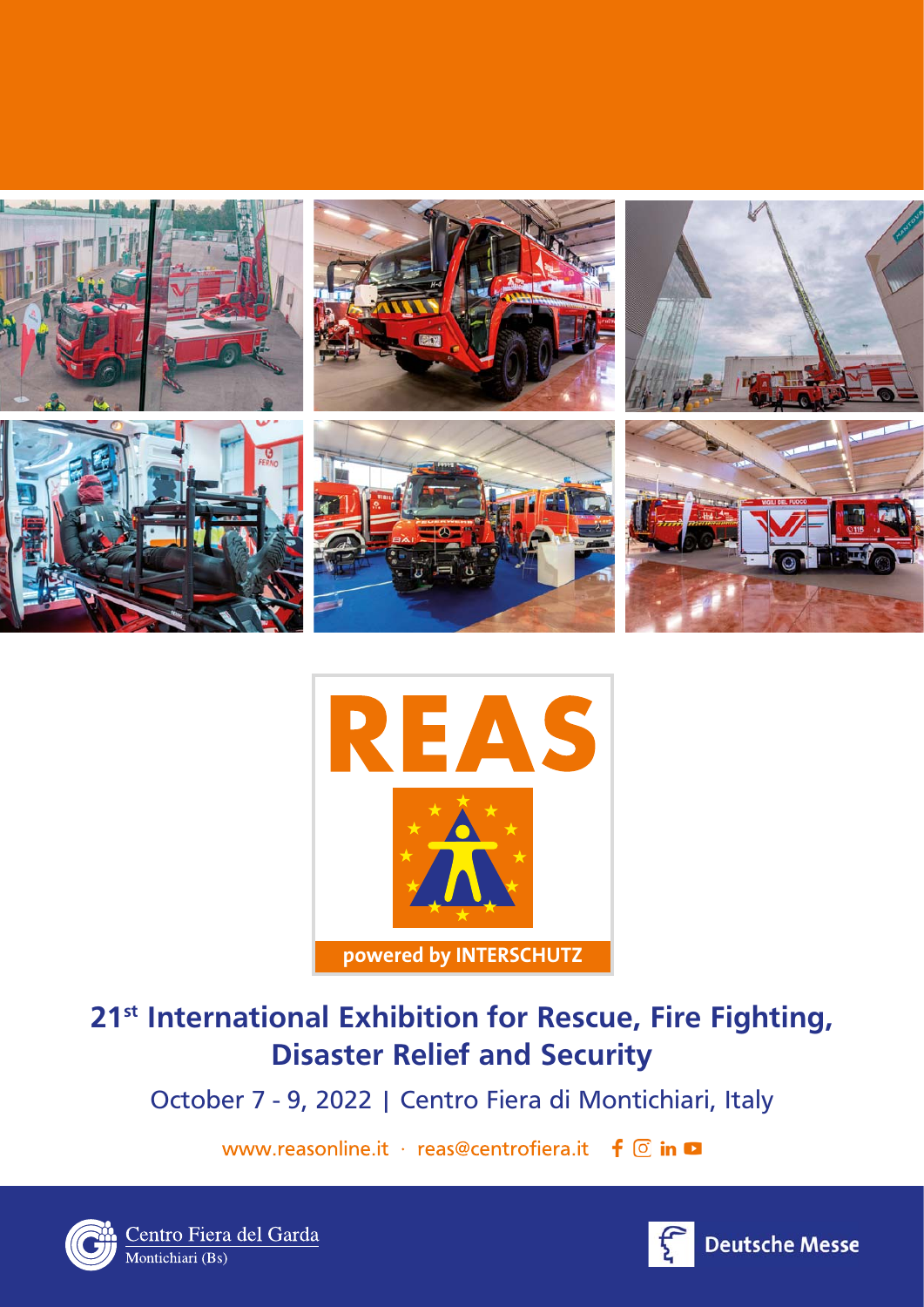#### **The range of exhibits at REAS | Three sections, one event**



## **Fire Protection Emergency**

Special fittings for vehicles, equipment and services for predicting, preventing and managing fires.

**Civil Defence Emergency** Special fittings for vehicles, equipment and services for predicting, preventing and managing natural disasters,

# **First Aid Emergency**

Special fittings for ambulances and medical cars, equipment and services to support first-aid activities (disasters, road traffic accidents, etc.).

catastrophes and related emergency situations.







### **Montichiari, crossroads of the emergency system REAS 2022: training and international alliances**

REAS International Exhibition for Rescue, Fire Fighting, Disaster Relief and Security is the leading fair in Italy for the emergency, first-aid and firefighting sector, a benchmark event, thanks not only to attendance by the main manufacturing and commercial businesses in the sector, but also its strong ties with Institutions, Government bodies and voluntary Organisations and Associations. Every year REAS attracts **more than 23,000 visitors**: a unique mix of operators (manufacturers,

distributors, representatives from organisations and institutions) and volunteers who operate within associations and organisations in the emergency system. The philosophy of REAS is to offer real tools **to innovate and develop the technical know-how of operators and volunteers**. REAS promises to offer plenty of opportunities to those who work at every level in the national emergency management protocol. Innovation, training and technical updating will, as always, be the basic objectives of visiting the fair.



#### **Interesting calendar of collateral events**

REAS has always been offering also a rich program of events, **workshops**, **technical seminars** and **realistic outside demonstrations**. The REAS philosophy is in fact to mobilize all those operating under the Italian protocol in the emergency sector, giving companies and volunteer associations the opportunity to increase their technical abilities and train staff, improving their know-how and skills.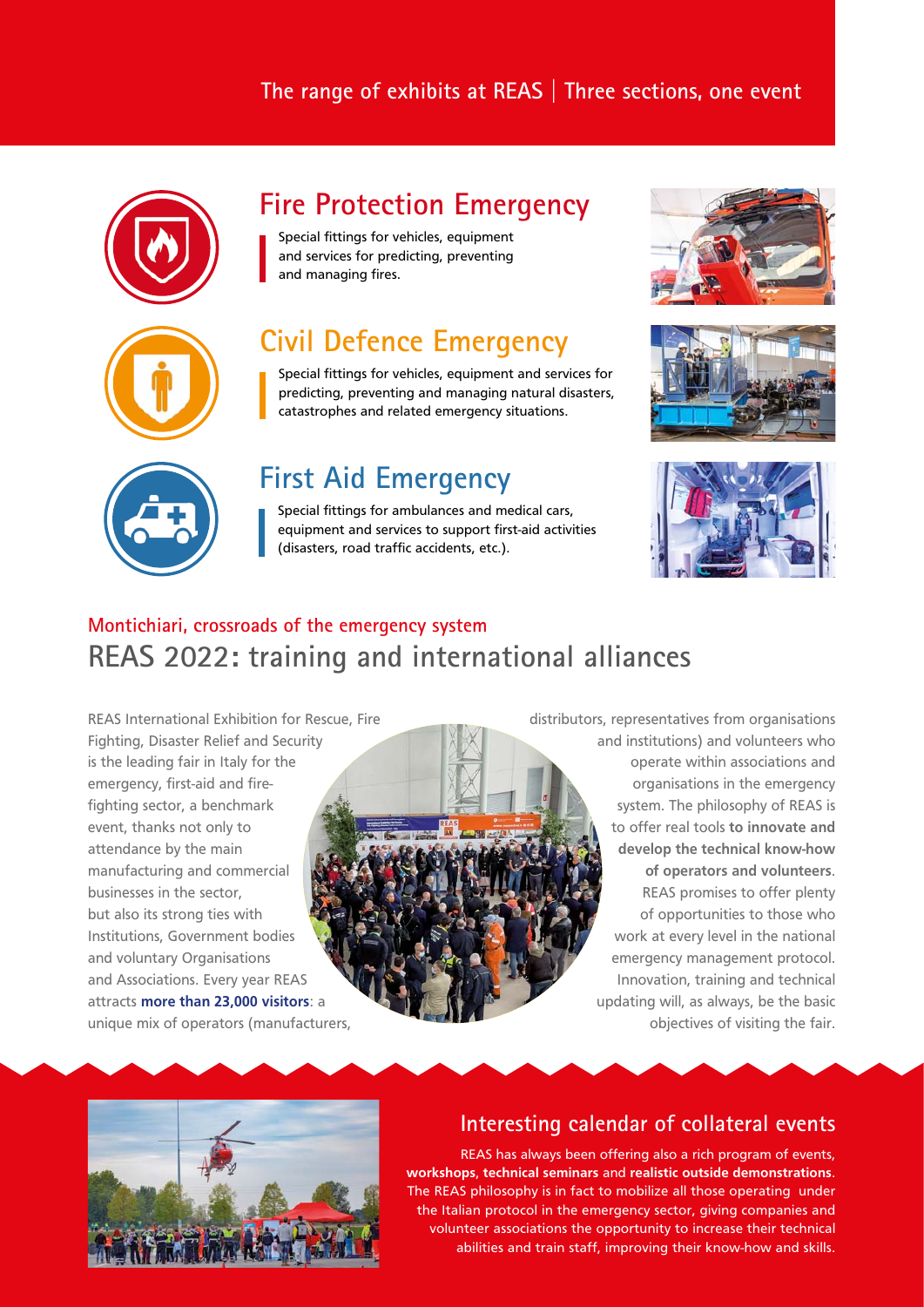

#### **REAS 2021 Centro Fiera di Montichiari** GIRMARINO . HIM Centro Fiera di Montichiari is the second **VISITORS** largest exhibition center in the Lombardia 23.352 **REGISTERED**  Region. **VISITORS PROFILE PROFESSIONAL OPERATORS** yau **33,2%** <mark>ଳଳଳଳଳଳ</mark> **VOLUNTEERS 66,8% AGREGO PATRY AIGRESS DENTRY POSITION MGRESS O FINTRY 2 CHAIRMAN / OWNER MANAGING**<br>DIRECTOR **MANAGING DIRECTOR CENTRO FIERA SpA** Via Brescia, 129 25018 Montichiari (BS) - Italy **CONSULTANT CONSULTANT** Centro Fiera del Garda EMPLOYEE **EMPLOYEE** Tel. +39 030 961148 - Fax +39 030 9961966 Montichiari (Bs) **www.centrofiera.it - reas@centrofiera.it OPENING HOURS 31,2 % 19,8 % 46,4 % 2,6 % FRIDAY - SATURDAY SUNDAY** 9.00 AM to 6.00 PM 9.00 AM to 5.00 PM **FIELD OF INTERESTHOW TO GET TO THE FAIRGROUND From Milan** A4 Highway, Brescia est exit FIRS1<br>AID<br>65,7% FIRE<br>PROTECTION **CIVIL**<br>PROTECTION A4 Highway, Montichiari Fascia D'Oro exit **From Venice** A4 Highway, Brescia est exit **IILANO** Bres **Brescia Railway station** MONTIC **EXHIBITORS** 23 km from Centro Fiera Montichiari **Desenzano del Garda Railway station** Mantova 19 km from Centro Fiera Montichiari 168 **EXHIBITORS Gabriele D'Annunzio** Montichiari **Verona Villafranca** 16.530 SQUARE METERS

9 **HALLS**

50 km from Montichiari

**Bergamo Orio al Serio** 67 km from Montichiari

**Milan Linate** 110 km from Montichiari

**Milan Malpensa** 150 km from Montichiari